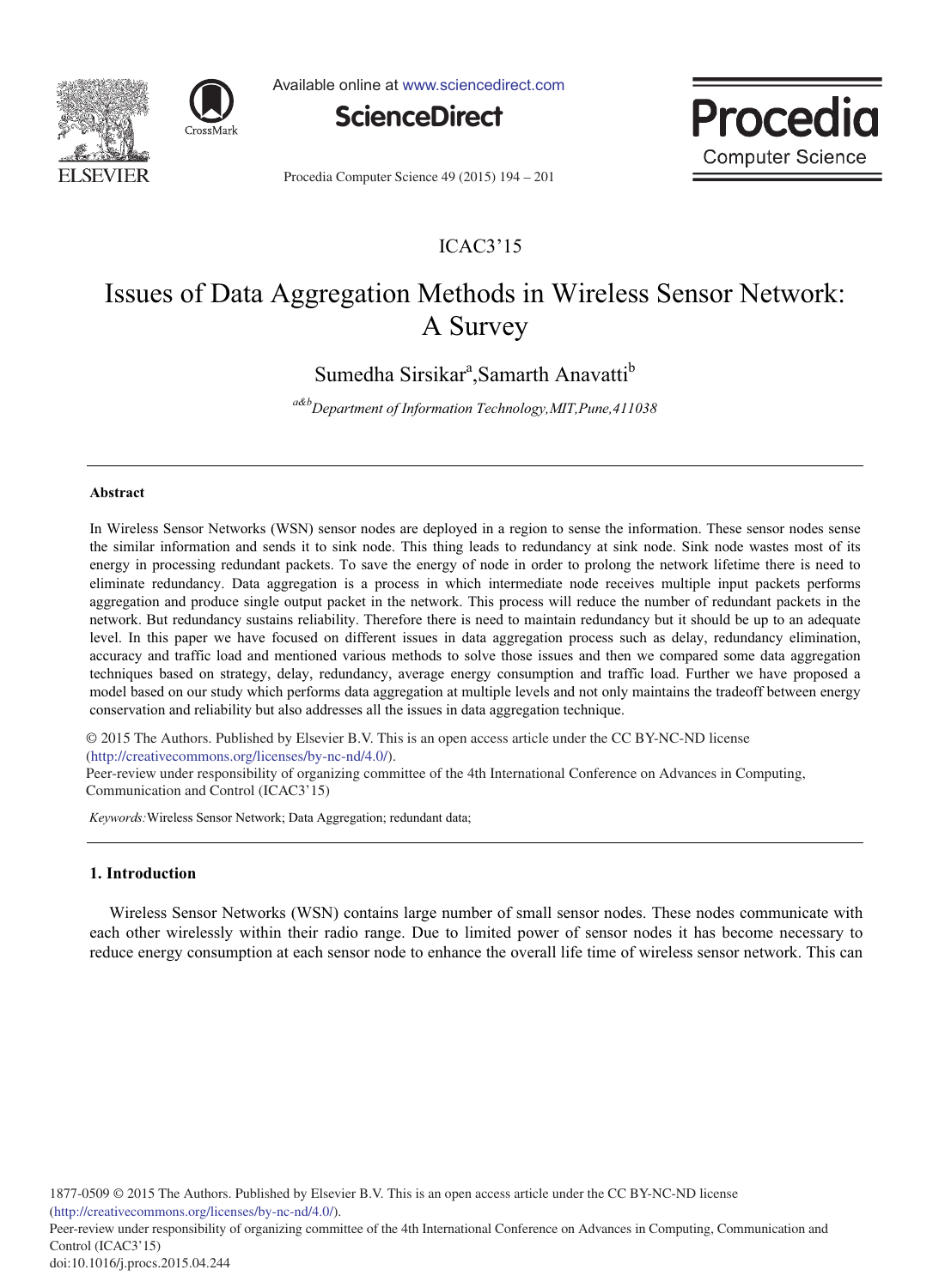195

be achieved by eliminating redundancy from WSN. Because nodes waste their power in processing redundant data. Therefore redundancy removal has become solution for improving WSN's life time. Data Aggregation is the technique which gather and aggregate data in an energy efficient manner and reduces redundancy so that network lifetime is enhanced.

Though redundancy removal improves the lifetime of the WSN, redundancy is important to get accurate results in WSN. So there is a need to make balance in between these two, reliability and energy conservation. This paper focuses on data aggregation issues like redundancy, delay, accuracy and traffic load also we have mentioned some mechanisms to solve these issues. Further we have done comparative study of various data aggregation techniques based on Strategy, Delay, Redundancy, Average Energy consumption and Bandwidth-overhead and proposed a new model of data aggregation which solves all these issues.

The rest of the paper is organized as follows. Section 2 contains Background of data aggregation, section 3 is related work. Section 4 discusses issues in the Data aggregation techniques and methods to solve these issues. Section 5 comes out with the comparative study of all techniques. Section 6 contains our proposed model to address all the issues in data aggregation and section 7 is conclusion of our work.

## 2. Background of Data Aggregation

The sensors deployed in the closer region sense the same phenomena which leads to produce lot of duplicate data. This duplication of data consumes more bandwidth and energy of sensor network. In data aggregation, sensor data collected by sensor nodes are aggregated by using some data aggregation algorithms and then aggregated data is forwarded towards base station. There are different strategies for data aggregation described as follows.

## 2.1. Data Aggregation Strategies

There are four strategies for aggregation some of them are listed below: Centralized Approach, In-Network Aggregation, Tree-Based Approach, Cluster-Based Approach [1].





**Centralized Approach:** In this approach each node sends data to a central node via the shortest possible route. All the sensor nodes simply sends the data packets to a node, which is the powerful among all other nodes. This node is called as header node. This header node performs aggregation of data coming from all nodes and result of this aggregation process will be a single packet.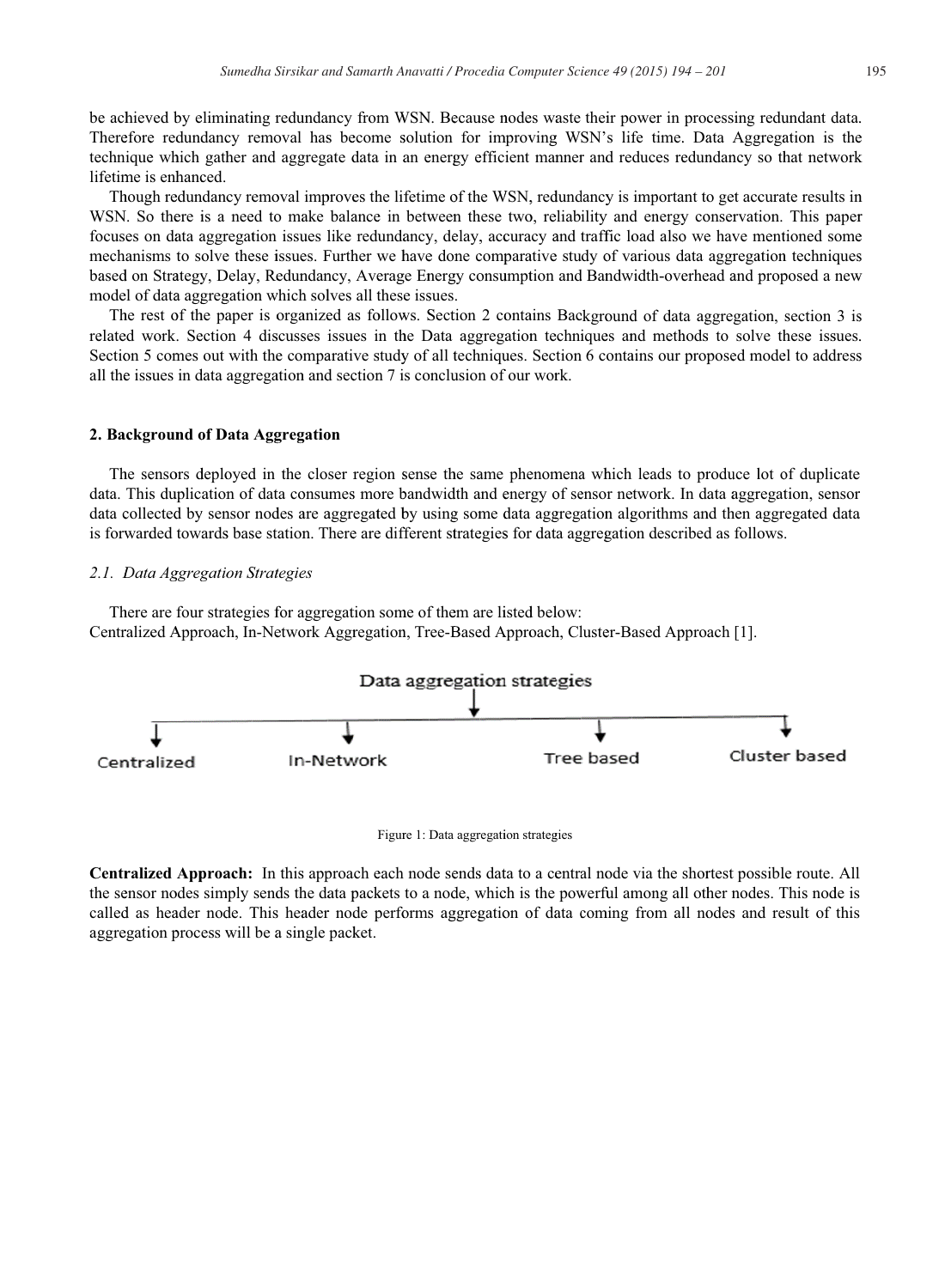



In-Network Aggregation: The aggregation is the global process of gathering and routing information through a multi-hop network and processing data at intermediate nodes with the objective of reducing power consumption. There are two approaches for in-network aggregation:

With size reduction: It refers to the process of combining & compressing the data packets received by a node from its neighbors in order to reduce the packet length that is to be transmitted or forwarded towards sink.

Without size reduction: In-network aggregation without size reduction refers to the process merging data packets received from different neighbors into a single data packet but without processing the value of data [1].



Fig  $3:$  in – network with size reduction

fig 4: in-network without size reduction

Tree-Based Approach: In the tree-based approach at first Data Aggregation Tree (DAT) is formed. For each data transmission minimum spanning tree is created. Each node has a parent node to forward its data. Flow of data starts from leaves nodes up to the sink and the aggregation done by parent nodes.

Cluster-Based Approach: In cluster-based approach, whole network is divided in to several clusters. Each cluster is consisting of many sensor nodes. For each cluster one header node is elected which is also called as cluster-head. The Cluster-heads performs the aggregation and then transmit the result. It will result in reducing the bandwidth overhead as total number of packets to be transmitted are less.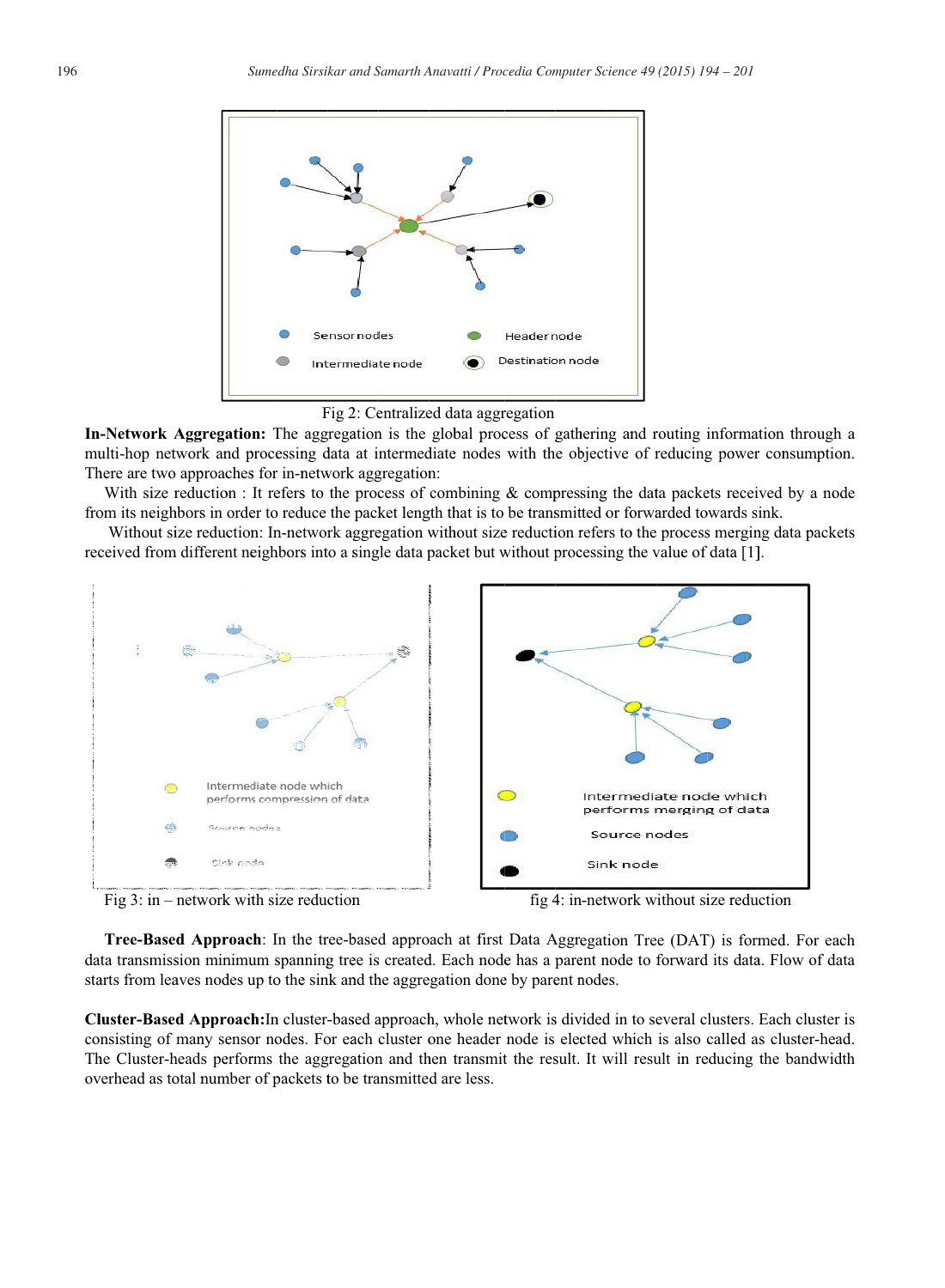

Figure 5: Tree based data aggregation



Figure 6: Cluster based data aggregation

#### **3. RELETED WORK:**

Nandini. S. Patil, Prof. P. R. Patil [1] performed comparison of performance of WSN with data aggregation and performance without data aggregation.AvidAvokh,GhasemMirjalilyPatil [2] proposed an approach called Dynamic Balanced Spanning Tree Approach which is improvement over fixed spanning tree approach. In fixed spanning tree there was problem of "hotspots" which is eliminated here. This work results in minimum energy consumption and also it balances the traffic load.

PrakashgoudPatil, Umakant Kulkarni [3] developed a new technique which makes use of Support Vector Machine (SVM) to eliminate redundant data and then used LSH algorithm to eliminate outliers who may send false data. In this way this technique not only reduces energy consumption but also eliminate false data.

DnyaneshwarMantri, NeeliRashmi Prasad, Ramjee Prasad[4]developed cluster based approach which works efficiently in heterogeneous environment. This approach reduces redundant transmission by performing intra cluster and inter cluster data aggregation which utilizes bandwidth efficiently and reduces energy consumption.

Sumalatha Ramachandran, Aswin Kumar issues Gopi, Giridara Varma Elumalai, Murugesan Chellapa[5]proposed a novice cluster based approach which uses context aware system to validate data and then eliminate redundancy of validated data. This redundancy is removed using correlation coefficient technique. Basavaraj S.Mathapati, Siddarama. R. Patil [6] have developed a technique which performs reliable and energy efficient data aggregation and they compared its performance eRDC [11].

## **4. ISSUES IN DATA AGGREGATION:**

Data aggregation technique removes the redundancy of the data. Each data aggregation technique has some issues like redundancy, delay, accuracy and traffic load. Because of these issues performance of data aggregation technique gets affected. In our paper, we considered some methods to solve these issues which belongs to tree based and clustering based data aggregation strategies. Following taxonomy shows issues and methods in data aggregation to solve these issues.

#### 4.1. Redundancy Elimination:

In Wireless Sensor Networks (WSN) sensor nodes sense the same kind of data and forward it to the sink node. Sink node wastes its energy in processing this redundant data. So to improve lifetime of network there is need of redundancy elimination. Following are some methods for redundancy elimination.

Data Aggregation at intermediate nodes: Data aggregation technique takes multiple data packets as input performs aggregation and produce single packet as output. Above mentioned approach performs data aggregation not only at sink but also at intermediate nodes. This aggregation reduces redundancy and also traffic in the network. E.g. Dynamically Balanced Spanning Tree (DBST) [2]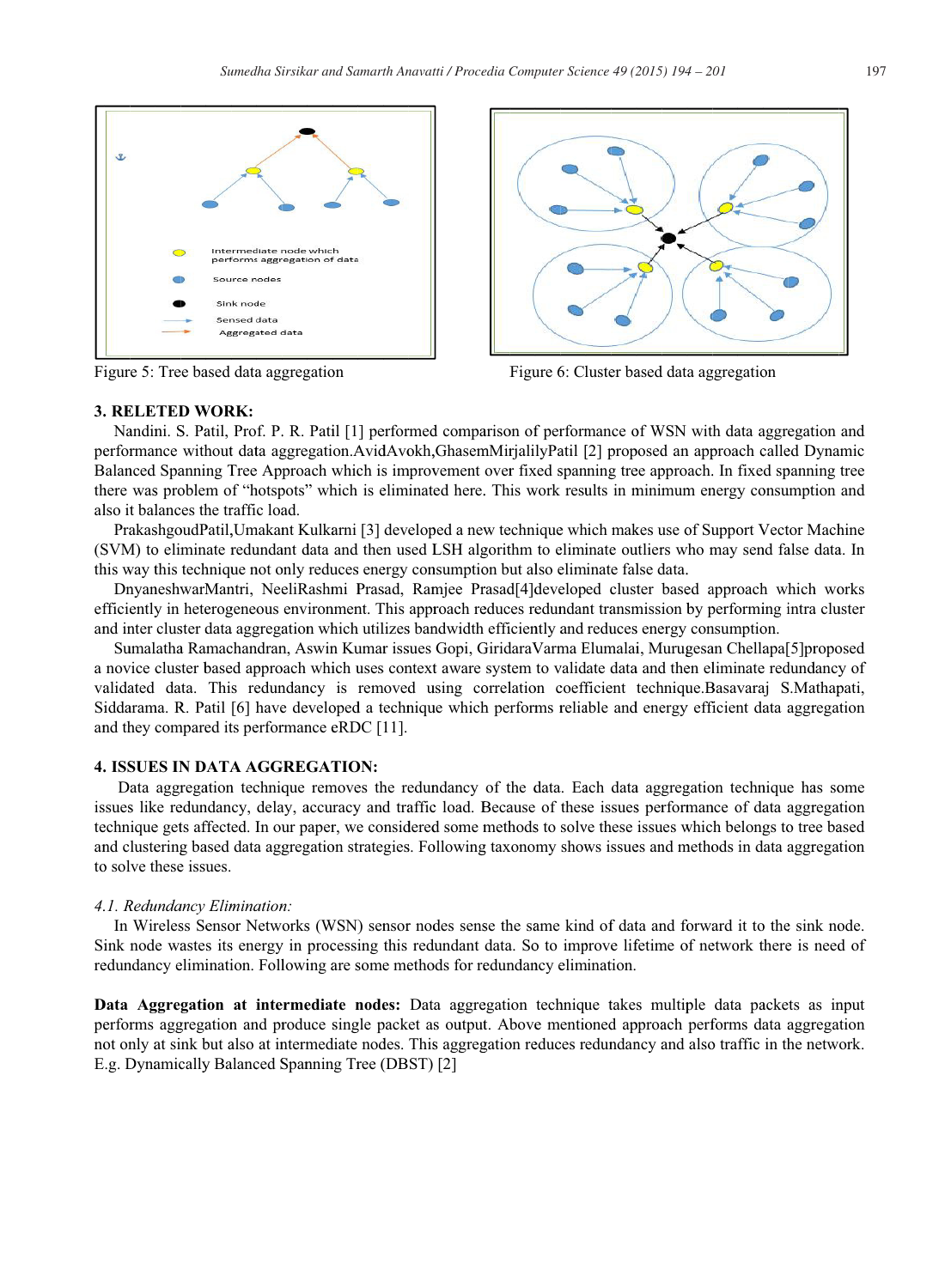

Figure 7: Metho ds to solve data aggregation issues

Locality sensitive hashing: This method generates the hash code which is small in size than data. These LSH codes are sent to the supervisor node. When data is to be forwarded supervisor node selects one of the sensor node based on the similarity of hash code. Aggregation supervisor further maintains redundancy count for similar LSH codes. The similarity count below or equal threshold is accepted and those who have more than threshold are rejected. In this way supervisor node eliminates outliers. E.g. SVM based Data Redundancy Elimination (SDRE) [3]

Intra cluster and inter cluster aggregation: In this approach data compression is done at source nodes and then compressed data is forwarded into cluster. Redundancy inside the cluster is eliminated at the cluster head node. Intra cluster aggregation is shown in following figure 8.

After intra cluster aggregation, aggregation is done in between clusters called inter cluster aggregation. In this approach data compression is done at cluster head nodes and then compressed data is forwarded into network. E.g. Redundancy Eliminated Data Dissemination (REDD) [5], Bandwidth efficient Heterogeneity aware Cluster based Data Aggregation (BHCDA) [4].



Figure 8: intra cluster aggregation

Figure 9: inter cluster aggregation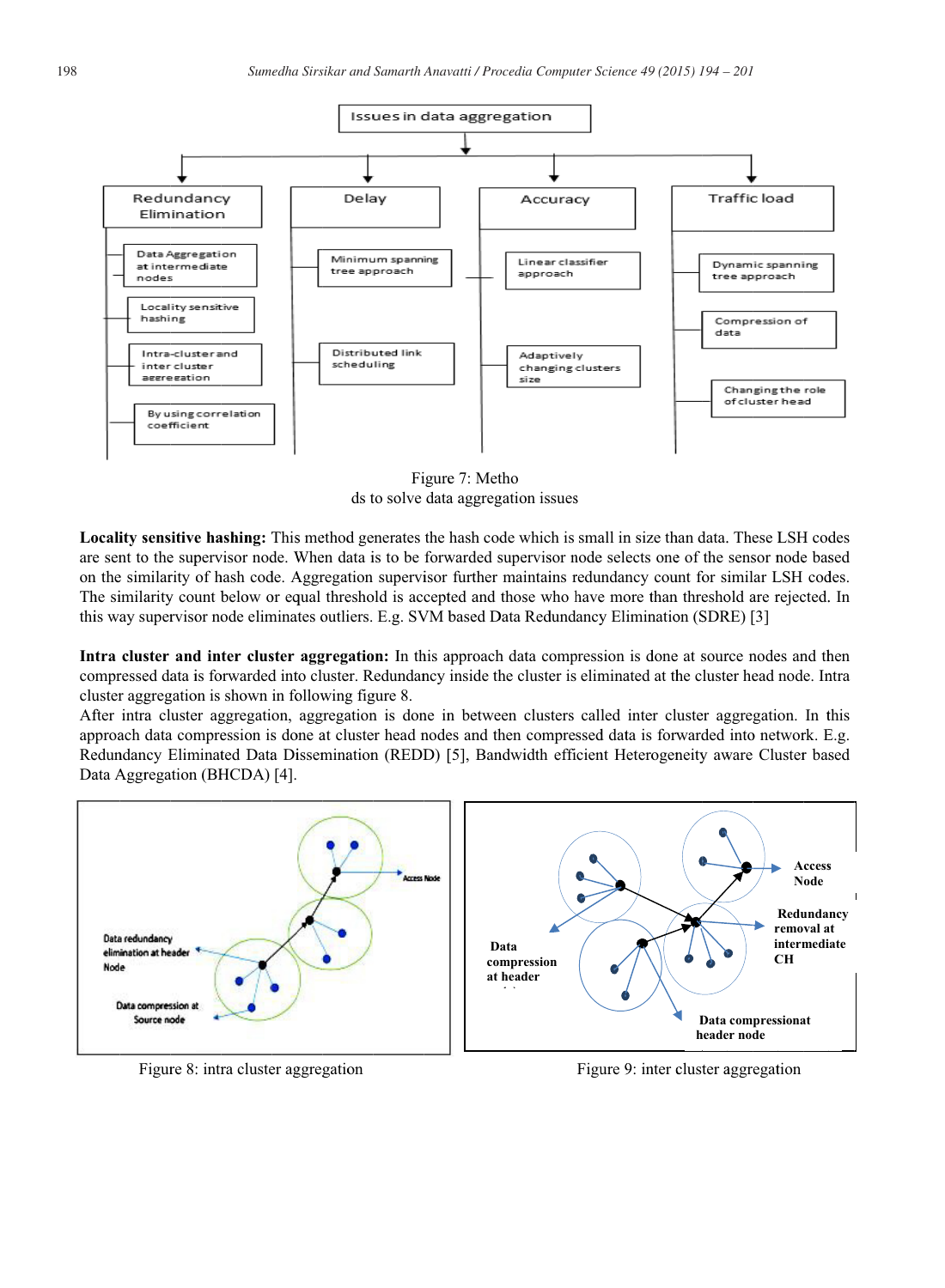Correlation coefficient: Correlation coefficient is an integer used to represent the whole set of readings recorded by all the nodes in the sensor field. The value of the correlation coefficient (H) ranges from 1 to 10.  $H = 1$  is for strong correlation of data and as the correlation coefficient increases, the degree of correlation between data decreases. So if value of correlation coefficient is greater than 3 then both data are kept. But if the value of correlation coefficient is less than 3 then there is need of normalization of data redundancy. E.g. REDD [5]

## 4.2. Delay

Delay is nothing but time taken by receiver to receive a packet is higher than the time taken by the sender to send a packet. Data aggregation functions reduces redundancy but may increase delay because data from nearer sources may have to be held back at an intermediate node in order to be aggregated with data coming from sources that are farther away. In the worst case, the latency due to aggregation will be proportional to the number of hops between the sink and the farthest source. Tree based methods used to reduce delay are as follows.

**Distributed data aggregation scheduling:** In the distributed data aggregation scheduling algorithm the time slot is assigned to each and every node in the aggregated tree. The node will transmit their data during the assigned time slot. E.g. SDRE [3], Delay Efficient Data distributed Aggregation (DEDA) [8].

**Minimum spanning tree creation:** In tree based network when source node wants to send the data to destination, data may flow from various paths consumes more bandwidth and requires more delay to reach to destination. Minimum spanning tree provide a path between source to destination which has minimum weight. This path will provide fast delivery of data to destination which reduces delay DBST[2].

## 4.3. Accuracy

In Data Aggregation process aggregator node performs aggregation. This aggregated data is then forwarded in to the network. So if this aggregator node gets compromised or there is any compromised nodes repeatedly sending wrong data, may leads to inaccuracy. Following are some methods that validates the sensor nodes and allows only valid nodes to forward data in order to provide accuracy in aggregation process.

Linear classifier method: This method divides the hyper plane of sensor nodes in two linear partitions. One contains valid nodes and other contains invalid. This validity is checked by using redundancy count of each sensor node. This count is maintained by supervisor node based on similarity of hash code. So this method allows only valid nodes to forward the data. So accuracy is maintained [3].

Context aware system: Context aware system contains one rule engine. This rule engine contains set of rules. Data sensed by sensor nodes are checked against the rules of the rule engine. If provided context satisfies the rules then the data is transmitted else it is rejected. This system keeps accuracy intact. This approach is used in REDD [5].

Adaptively changing cluster size: To avoid false data, another approach used is changing the size of the cluster. The Cluster Head (CH) performs aggregation and sends this aggregated data to Coordinator node(CN). The CN calculates Loss Ratio (LR) which is amount of data packets forwarded to the data packets received. This value of LR is forwarded to CH. Based upon this loss ratio, the size of cluster is changed that is the number of forwarding nodes added or removed. As the size of cluster is changing adaptively outliers are get removed. Reliability is increased due to altering the cluster size before data transmission and also LR is measured at CN itself therefore, energy consumption is effectively reduced Eg. Energy Efficient Reliable Data Aggregation Technique (EERDAT) [6].

## 4.4. Traffic load

In wireless sensor network the responsibility of data aggregation is given to the cluster head. If this role of cluster head is fixed to one node then that node suffers from heavy traffic load. The node wastes maximum of its energy due to this traffic. There is one mechanism using which traffic load is get distributed among all nodes equally.

Dynamic spanning tree approach: In this approach for each round new aggregator node is selected based up on the residual energy and then new data aggregation tree is formed. This tree is minimum spanning tree which is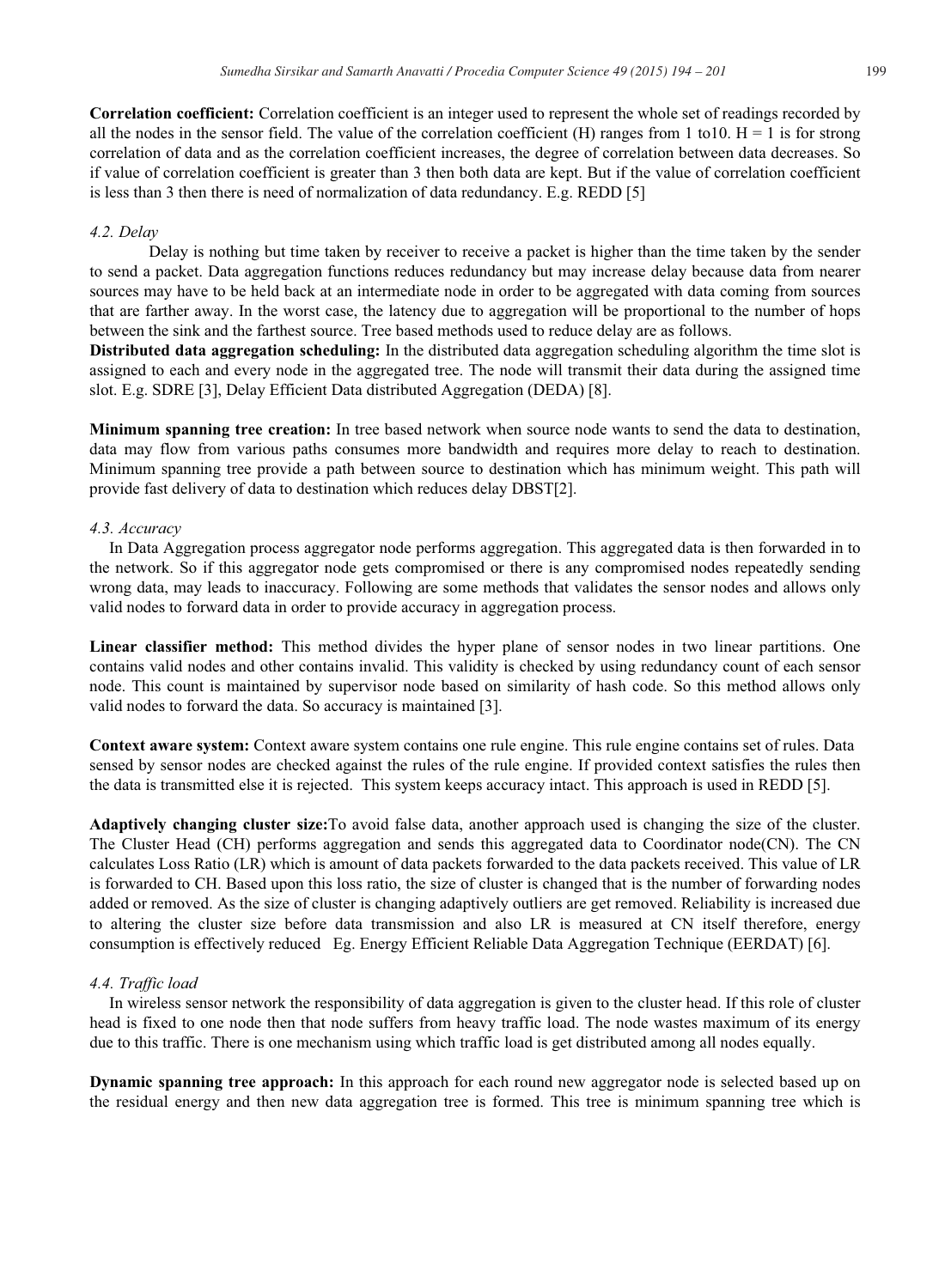routed through this aggregator node. This approach keeps the role of aggregation function rotating between the nodes. Due to which traffic load on one node gets distributed in all nodes equally. Eg. DBST[2].

**Distributing role of cluster head:** The role of cluster head is distributed in other nodes based on parameters like residual energy or distance. After each round, each node calculates its residual energy and based on that the node with highest residual energy is selected as Cluster head. In this way the role of cluster head is distributed among all nodes. This method reduces load from single node and distribute it with others. E.g.BHCD [4], EERDAT[6].

#### 5. Comparative Study of Data Aggregation Technique

In this section we have done the comparative study of data aggregation techniques. These techniques are mainly focusing on to address the above stated issues like redundancy, delay, accuracy and traffic load. Techniques we have adopted for study includes Dynamically Balanced Spanning Tree (DBST) which provides dynamic structure of tree to solve hotspot problem and improve energy conservation. SVM based Data Redundancy Elimination (SDRE) algorithm makes use of SVM for redundancy elimination [3]. Bandwidth efficient Heterogeneity aware Cluster based Data Aggregation (BHCDA) which performs both intra cluster and inter cluster aggregation to eliminate redundancy [4]. Redundancy Eliminated Data Dissemination (REDD) algorithm makes use of context aware system for validation and correlation coefficient is used to eliminate redundancy from valid data [5]. Adaptive Energy Efficient Reliable Data Aggregation Technique (AEERDAT) this algorithm changes the size of cluster and allows only valid nodes to be in the cluster in order to maintain reliability [6]. Energy Efficient and Balanced Cluster-Based Data Aggregation Algorithm for Wireless Sensor Networks (EEBCDA) and Delay Efficient Distributed Data Aggregation (DEDA) [8].

Table1 shows the comparison of techniques based on strategy, delay, average energy consumption and traffic load.

| Techniques    | Strategy             | Delay    | Redundancy | Accuracy | Avg. Energy consumption | Traffic load |
|---------------|----------------------|----------|------------|----------|-------------------------|--------------|
| <b>DBST</b>   | <b>Tree Based</b>    | Moderate | Less       | Moderate | Less                    | Less         |
| <b>SDRE</b>   | Tree Based           | Less     | Less       | High     | Less                    | Moderate     |
| <b>BHCDA</b>  | <b>Cluster Based</b> | Moderate | Less       | Less     | Less                    | Less         |
| <b>REDD</b>   | <b>Cluster Based</b> | Less     | Less       | Moderate | Less                    | Moderate     |
| <b>EERDAT</b> | Cluster Based        | Less     | Moderate   | High     | Less                    | Moderate     |
| <b>EEBCDA</b> | <b>Cluster Based</b> | Less     | Less       | High     | Less                    | Less         |
| <b>DEAD</b>   | <b>Tree Based</b>    | Less     | Moderate   | Moderate | Moderate                | Moderate     |

Table 1: Comparison of data aggregation techniques.

## 6. Proposed Model:

In Wireless Sensor Network there should be some mechanism that solves the data aggregation issues. We have proposed one model which performs data aggregation at two levels one at cluster head and another at storage node. At cluster head we are using Locality Sensitive Hash codes which shows the similarity between the data or data redundancy. We are not eliminating all redundant data here, we are keeping data redundancy up to some adequate level so that accuracy will be intact and then we will forward it towards storage node. Storage node will performs the same as cluster head did and forwards data to the base station. Storage node is a node which has highest residual energy, this storage node will get changed when another node will have residual energy more than the present storage node. In this way we can balance the load on one storage node to other nodes. This system will try to maintain tradeoff between energy efficiency and accuracy also it balances the traffic load. Following figure shows the proposed model